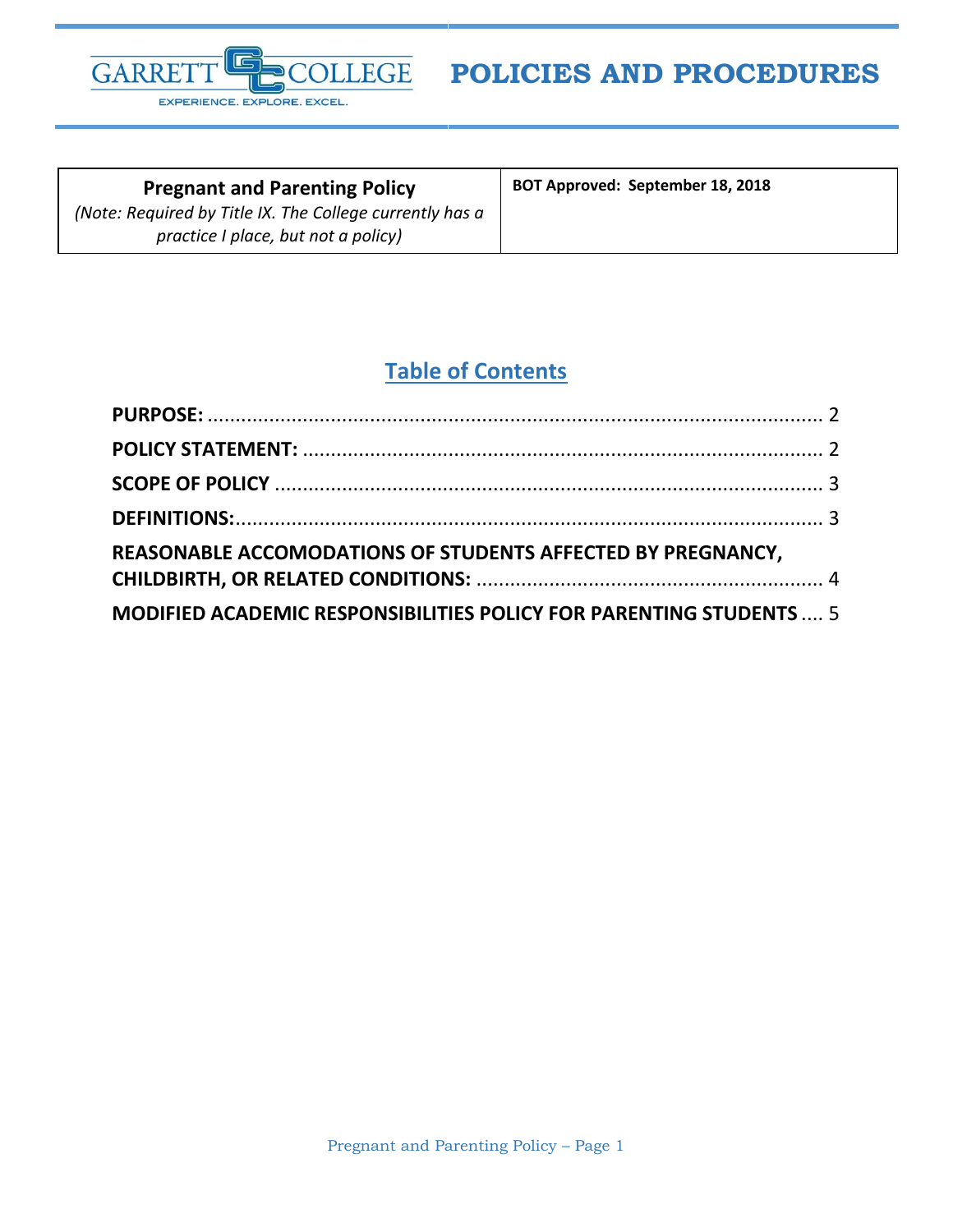<span id="page-1-0"></span>

EXPERIENCE. EXPLORE. EXCEL.

**GARRE** 

Garrett College is committed to creating and maintaining a community where all individuals enjoy freedom from discrimination, including discrimination on the basis of sex, as mandated by Title IX of the Education Amendments of 1972 (Title IX). Sex discrimination, which can include discrimination based on pregnancy, marital status, or parental status, is prohibited and illegal in admissions, educational programs and activities, hiring, leave policies, employment policies, and health insurance coverage. Garret College hereby establishes a policy and associated procedures<sup>1</sup> for ensuring the protection and equal treatment of pregnant individuals, persons with pregnancy-related conditions, and new parents.

#### <span id="page-1-1"></span>**POLICY STATEMENT:**

 $\overline{a}$ 

Under the Department of Education's (DOE) Title IX regulations, an institution that receives federal funding "shall not discriminate against any student or exclude any student from its education program or activity, including any class or extracurricular activity, on the basis of such student's pregnancy, childbirth, false pregnancy, termination of pregnancy, or recovery therefrom." According to the DOE, appropriate treatment of a pregnant student includes granting the student leave "for so long a period of time as deemed medically necessary by the student's physician," and then effectively reinstating the student to the same status as was held when the leave began.

This generally means that pregnant students should be treated by Garrett College the same way as someone who has a temporary disability, and will be given an opportunity to make up missed work wherever possible. Extended deadlines, make-up assignments (e.g., papers, quizzes, tests, and presentations), tutoring, independent study, online course completion options, and incomplete grades that can be completed at a later date, should all be employed, in addition to any other ergonomic and assistive supports typically provided by Disability Services. To the extent possible, Garrett College will take reasonable steps to ensure that pregnant students who take a leave of absence or medical leave return to the same position of academic progress that they were in when they took leave, including access to the same course catalog that was in place when the leave began. The Director of Equity and Compliance, who serves as the College's Title IX Coordinator, has the authority to determine that such accommodations are necessary and appropriate, and to inform faculty members of the need to adjust academic parameters accordingly.

As with disability accommodations, information about pregnant students' requests for accommodations will be shared with faculty and staff only to the extent necessary to provide the reasonable accommodation(s). Faculty and staff will regard all information associated with

 $1$  All policy and procedural language taken from the ATIXA Model Policy: The Title IX Rights of Pregnant and Parenting Students, used in accordance with the College's membership with the organization.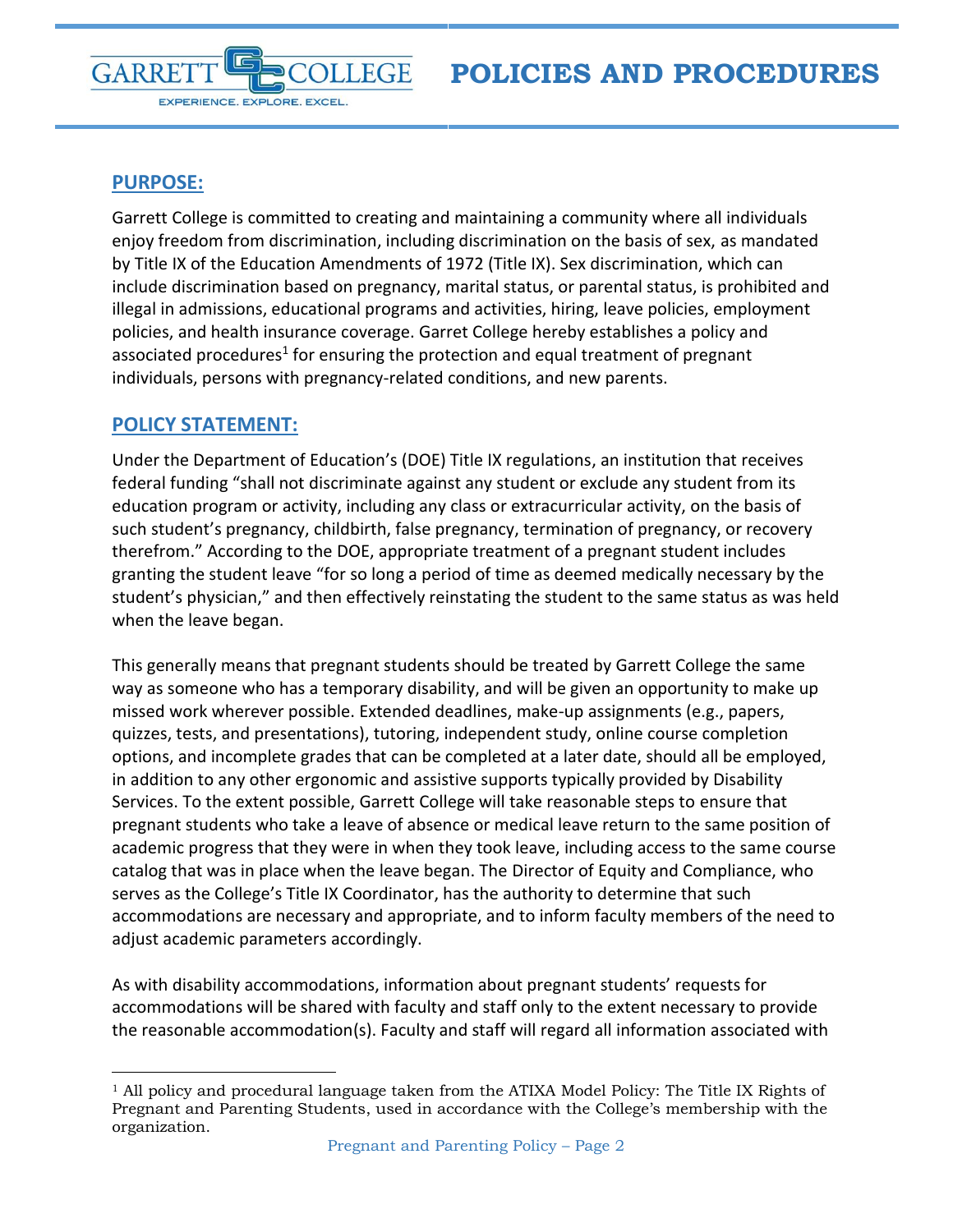**POLICIES AND PROCEDURES**

such requests as private and will not disclose this information unless necessary. Administrative responsibility for theses accommodations lies with the Director of Equity and Compliance, who will maintain all appropriate documentation related to accommodations.

**FGE** 

In situations such as clinical rotations, performances, labs, and group work, the institution will work with the student to devise an alternative path to completion, if possible. In progressive curricular and/or cohort-model programs, medically necessary leaves are sufficient cause to permit the student to shift course order, substitute similar courses, or join a subsequent cohort when returning from leave.

Students are encouraged to work with their faculty members and Garrett College's support systems to devise a plan for how to best address the conditions as pregnancy progresses, anticipate the need for leaves, minimize the academic impact of their absence, and get back on track as efficiently and comfortably as possible. The Director of Equity and Compliance will assist with plan development and implementation as needed.

### <span id="page-2-0"></span>**SCOPE OF POLICY**

GARRE

EXPERIENCE. EXPLORE. EXCEL.

This policy applies to all aspects of Garrett College's program, including, but not limited to, admissions, educational programs and activities, extracurricular activities, hiring, leave policies, employment, policies, and health insurance coverage.

#### <span id="page-2-1"></span>**DEFINITIONS:**

| Caretaking                      | Caring for and providing for the needs of a child.                                                                                                                                                                                                 |
|---------------------------------|----------------------------------------------------------------------------------------------------------------------------------------------------------------------------------------------------------------------------------------------------|
| Child(ren)                      | For purposes of this policy, those under the age of 18 who<br>are dependents of students, faculty or staff.                                                                                                                                        |
| <b>Medical Necessity</b>        | A determination made by a health care provider (of the<br>student's choosing) that a certain course of action is in the<br>patient's best health interests.                                                                                        |
| Parenting                       | The raising of a child by the child's parents in the<br>reasonably immediate post-partum period.                                                                                                                                                   |
| <b>Pregnancy and Pregnancy-</b> |                                                                                                                                                                                                                                                    |
| <b>Related Conditions</b>       | Includes (but are not limited to) pregnancy, childbirth, false<br>pregnancy, termination of pregnancy, conditions arising in<br>connection with pregnancy, and recovery from any of these<br>conditions.<br>Pregnant and Parenting Policy - Page 3 |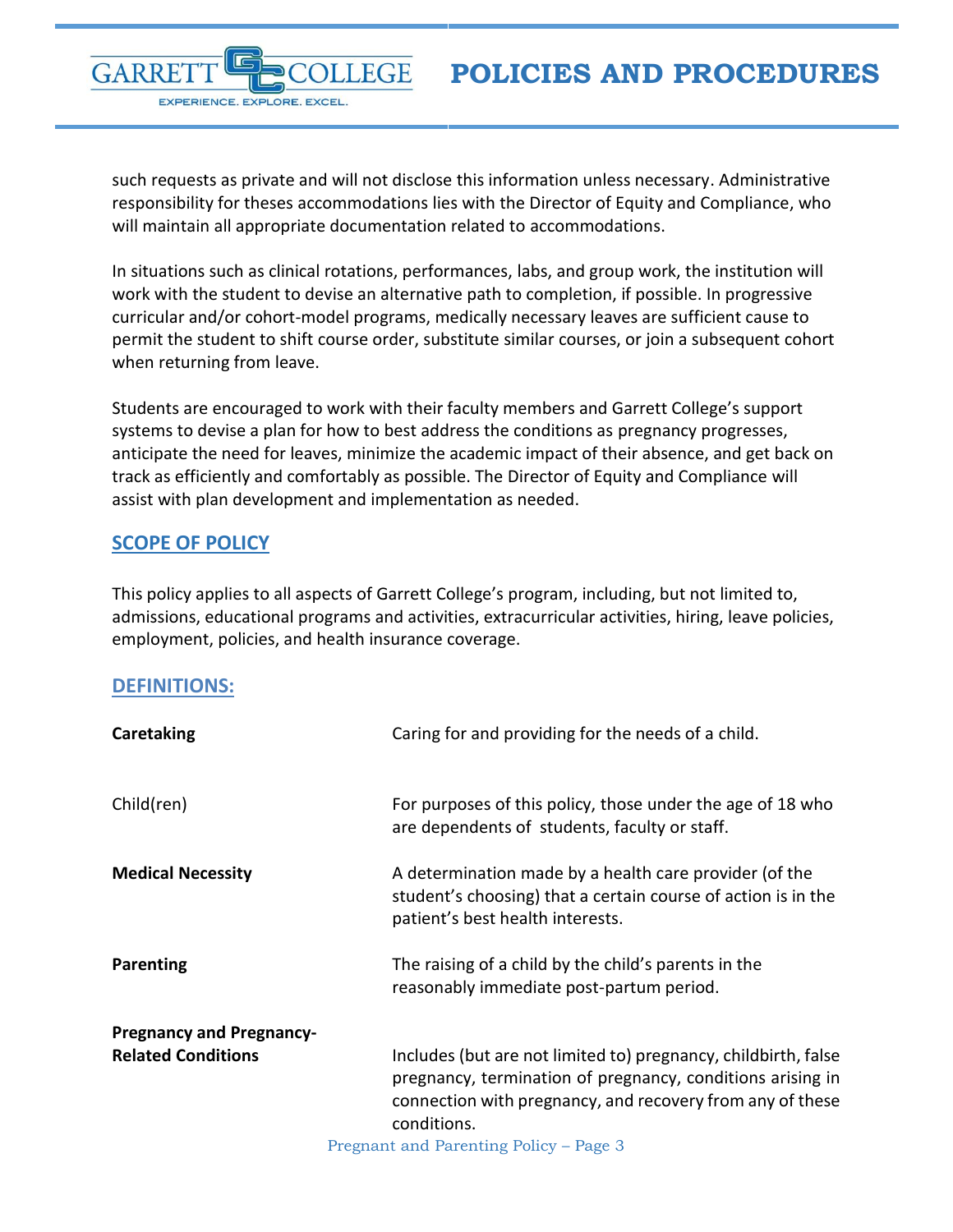**POLICIES AND PROCEDURES**



| <b>Pregnancy Discrimination</b>      | Includes treating an individual affected by pregnancy or a<br>pregnancy-related condition less favorably than similar<br>individuals not so affected, and includes a failure to provide<br>legally mandated leave or accommodations.                                     |
|--------------------------------------|--------------------------------------------------------------------------------------------------------------------------------------------------------------------------------------------------------------------------------------------------------------------------|
| <b>Pregnant Student/Birth-Parent</b> | Refers to the student who is or was pregnant. This policy<br>and its pregnancy-related protections apply to all pregnant<br>persons, regardless of gender identity or expression.                                                                                        |
| <b>Reasonable Accommodations</b>     | For the purposes of this policy, changes in the academic<br>environment or typical operations that enables pregnant<br>students or students with pregnancy-related conditions to<br>continue to pursue their studies and enjoy the equal<br>benefits of Garrett College. |

# <span id="page-3-0"></span>**REASONABLE ACCOMODATIONS OF STUDENTS AFFECTED BY PREGNANCY, CHILDBIRTH, OR RELATED CONDITIONS:**

- 1. Garrett College and its faculty, staff, and other employees will not require students to limit their studies as a result of pregnancy or pregnancy-related conditions.
- 2. The benefits and services provided to students affected by pregnancy will be no less than those provided to students with temporary medical conditions.
- 3. Students with pregnancy-related disabilities, like any student with a short-term or temporary disability, are entitled to reasonable accommodations so that they will not be disadvantaged in their courses of student or research, and may seek assistance from the Equity and Compliance office.
- 4. No artificial deadlines or time limitations will be imposed on requests for accommodations, but Garrett College is limited in its ability to impact or implement accommodations retroactively.
- 5. Reasonable accommodations may include, but are not limited to:
	- a. Providing accommodations requested by a pregnant student to protect the health and safety of the student and/or the pregnancy ( such as allowing the student to maintain a safe distance from hazardous substances);
	- b. Making modifications to the physical environment (such as accessible seating, lowering of beds in the residence halls);
	- c. Providing mobility support;
	- d. Extending deadlines and/or allowing the student to make up tests or assignments missed for pregnancy related absences;
	- e. Offering remote learning options;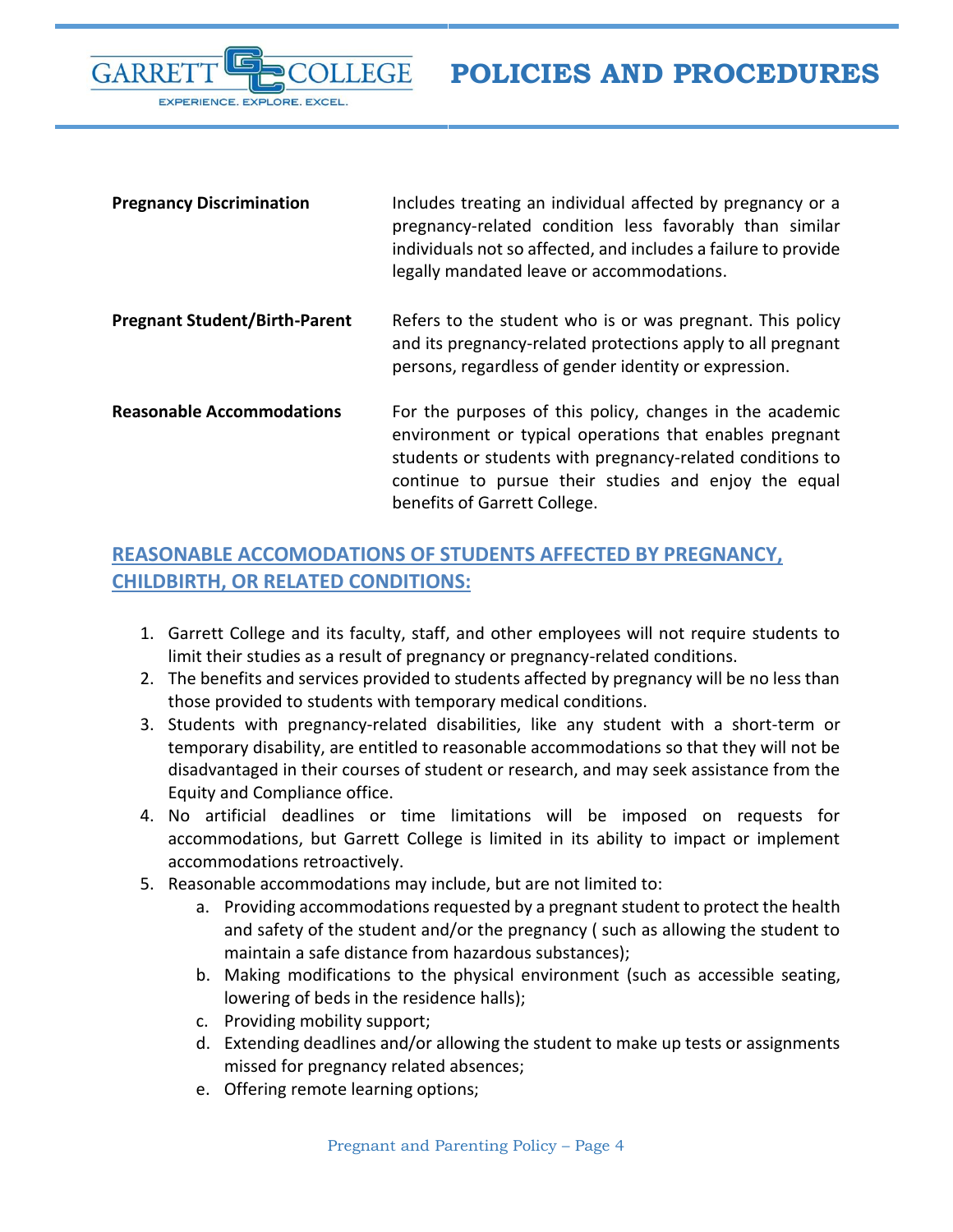- f. Excusing medically- necessary absences (this must be granted, irrespective of classroom attendance requirements set by a faculty member, department, or division);
- g. Granting leave per Garrett College's medical leave policy or implementing incomplete grades for classes that will be resumed at a future date; or
- h. Allowing breastfeeding students reasonable time and space to pump breast milk in a location that is private, clean, and reasonably accessible. Bathroom stalls do not satisfy this requirement.

Nothing in this policy requires modification to the essential elements of any academic program. Pregnant students cannot be channeled into an alternative program or school against their wishes.

# <span id="page-4-0"></span>**MODIFIED ACADEMIC RESPONSIBILITIES POLICY FOR PARENTING STUDENTS**

**LEGE** 

**GARRE** 

EXPERIENCE. EXPLORE. EXCEL.

- 1. Students with child caretaking/parenting responsibilities who wish to remain engaged in their coursework while adjusting their academic responsibilities because of the birth or adoption of a child or placement of a foster child may request an academic modification period during the first 3 months from the time the child entered the home. Extensions may be granted when additional time is required by medical necessity or extraordinary caretaking/parenting responsibilities.
- 2. During the modification period, the student's academic requirements will be adjusted and deadlines postponed as appropriate, in collaboration among the Equity and Compliance office, the student's academic advisor, and the appropriate academic department(s).
- 3. Students seeking a period of modified academic responsibilities may consult with their academic advisor or with the Equity and Compliance office to determine appropriate academic accommodations requests. The Equity and Compliance office will communicate all requests under this policy to students' academic advisors and coordinate accommodation-related efforts with the advisors unless the student specifically requests that their advisors be excluded. Students are encouraged to work with their advisors and faculty members to reschedule course assignments, lab hours, examinations, or other requirements, and/or to reduce their overall course load, as appropriate, once authorization is received from the Equity and Compliance office. If, for any reason, caretaking/parenting students are not able to work with their advisors/faculty members to obtain appropriate modifications, students should alert the Equity and Compliance office as soon as possible, and the office will help facilitate needed accommodations and modifications.
- 4. In timed degree, certification or credentialing programs, students who seek modifications upon the birth or placement of their child will be allowed an extension of up to 3 months to prepare for and take preliminary and qualifying examinations, and an extension of up to 3 months toward normative time to degree while in candidacy, to the extent those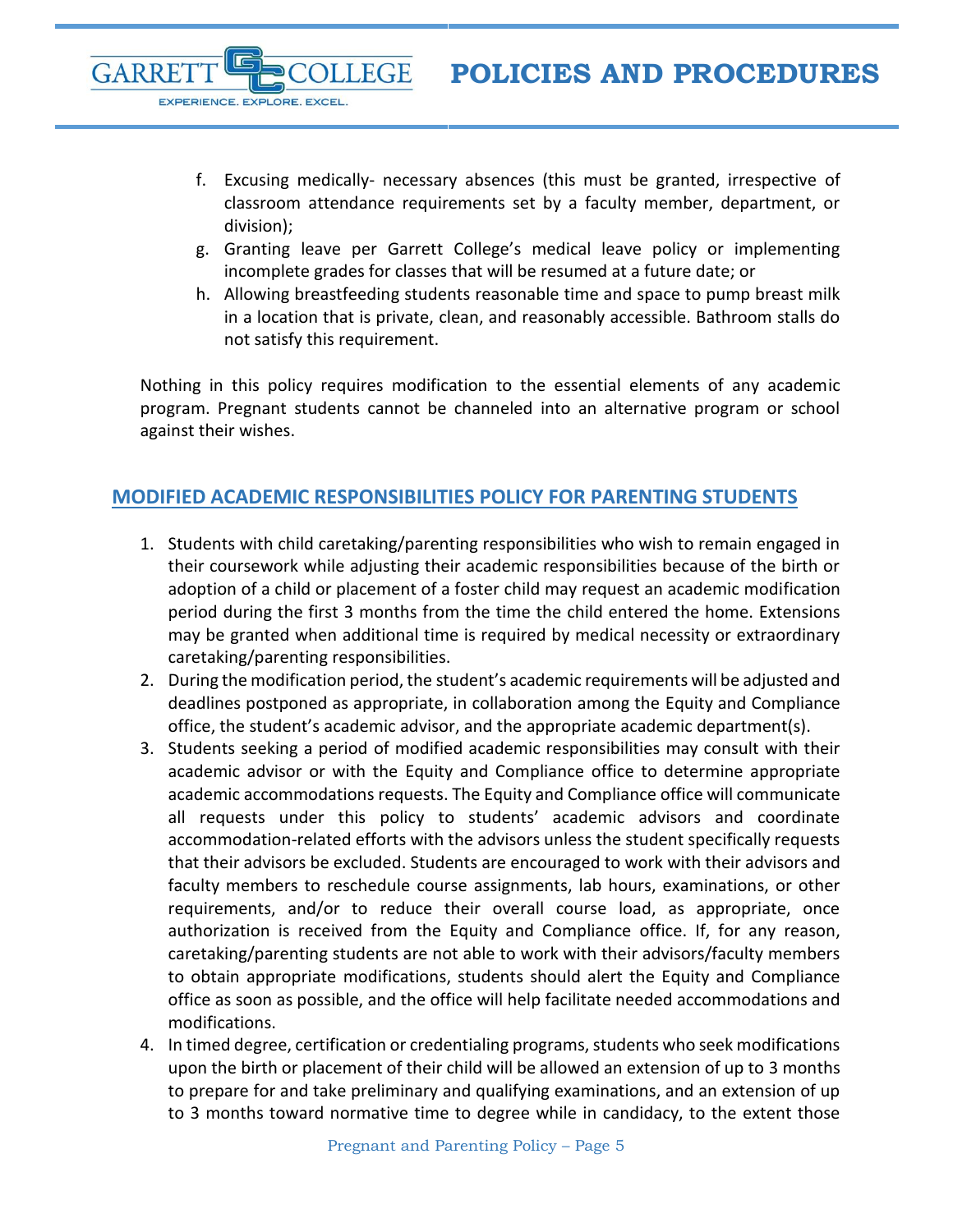deadlines are controlled by Garrett College. Longer extensions may be granted in extenuating circumstances.

- 5. Students can request modified academic responsibilities under this policy regardless of whether they elect to take a leave of absence.
- 6. While receiving academic modifications, the student will remain registered and retain benefits accordingly.

### **LEAVE OF ABSENCE**

EXPERIENCE. EXPLORE. EXCEL.

**GARRE** 

- 1. As long as students can maintain appropriate academic progress, faculty, staff, or other Garrett College employees will not require them to take a leave of absence, or withdraw from or limit their studies as the result of pregnancy, childbirth, or related conditions, but nothing in this policy requires modification of the essential elements of any academic program.
- 2. Enrolled students may elect to take a leave of absence for up to six (6) weeks because of pregnancy and/or the birth, adoption, or placement of a child. The leave term may be extended in the case of extenuating circumstances or medical necessity.
- 3. Students taking a leave of absence under this policy will provide notice of the intent to take leave 30 calendar days prior to the initiation of leave, or as soon as practicable.
- 4. Intermittent leave may be taken with the advance approval of the Equity and Compliance office and students' academic department(s), when medically necessary.
- 5. Students who elect to take leave under this policy may register under an inactive status to continue their eligibility for certain benefits. While registered under that status, students who choose to take a leave of absence under this policy can elect to keep their health insurance coverage and continue residing in college housing, subject to the payment of applicable fees.
- 6. To the extent possible, Garrett College will take reasonable steps to ensure that upon return from leave, students will be reinstated to their program in the same status as when the leave began, with no tuition penalty.
- 7. Continuation of students' scholarship, fellowship, or similar Garrett College-sponsored funding during the leave term will depend on the student's registration status and the policies of the funding program regarding registration status. Students will not be negatively impacted by or forfeit their future eligibility for their scholarship, fellowship, or similar Garrett College-supported funding by exercising their rights under this policy.
- 8. The Equity and Compliance office can and will advocate for students with respect to financial aid agencies and external scholarship providers in the event that a leave of absence places eligibility into question.